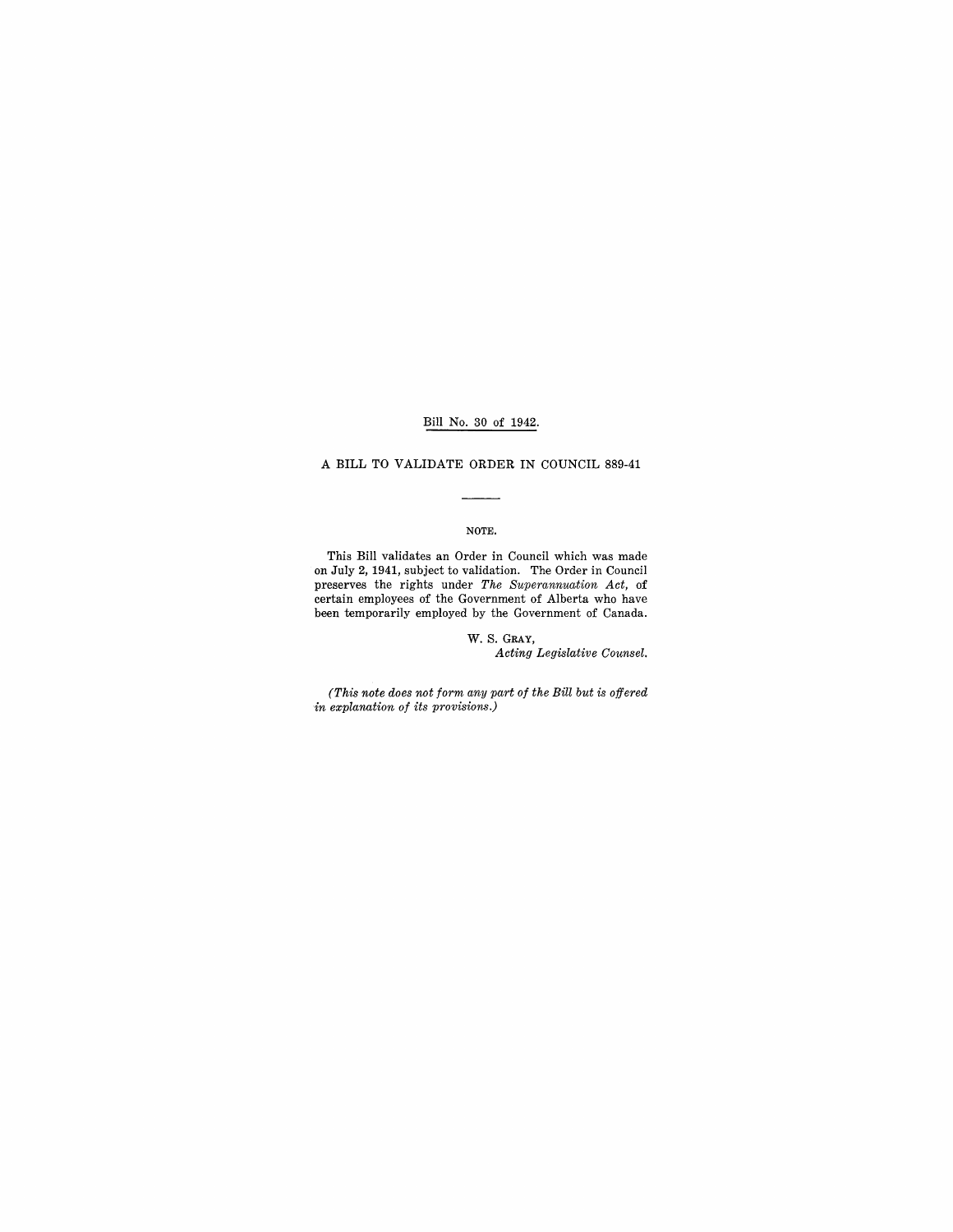# **BILL**

## No. 30 of 1942.

#### An Act to validate Order in Council 889-41.

#### *(Assented to* , 1942.)

**HIS** MAJESTY, by and with the advice and consent of the Legislative Assembly of the Province of Alberta, enacts as follows:

**1.** The Order in Council numbered O.C. 889-41, dated the second day of July, 1941, contained in the Schedule hereto, dealing with certain employees of the Government of Government of Government of Canada and reserving their rights under The Supernmuntion Act, is hereby approved,

**2.** This Act shall come into force on the day upon which it is assented to, and upon so coming into force shall be deemed to have been in force at all times on and after the second day of July, 1941.

#### SCHEDULE.

Order in Council re Employees of the Government of Alberta who are temporarily employed by the Government of Canada.

O.C. 889-41.

Approved and Ordered,

*(Sgd.)* Horace Harvey, *Administrator.* 

#### Edmonton, Wednesday, July 2nd, 1941.

The Executive Council has had under consideration the report of the Honourable the Minister of Public Works, dated June 25th, 1941, stating that:

Whereas it is provided by *The Superannuation Act*, being<br>chapter 8 of the Revised Statutes of Alberta, 1922, that the<br>Provincial Treasurer shall, subject to the other provisions<br>of the Act, make a statutory deduction from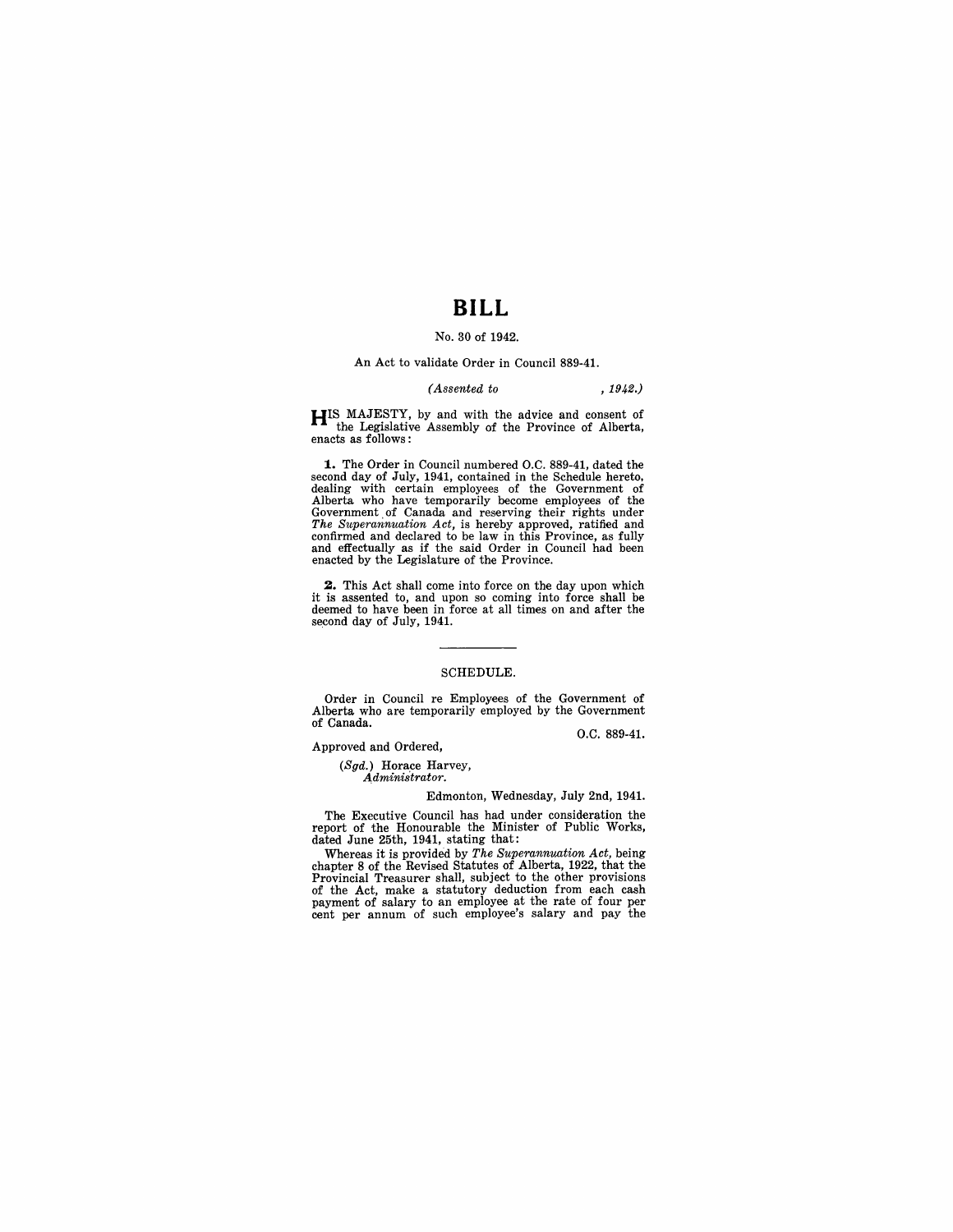same into a fund to be known as the Superannuation Fund, together with a Government contribution of a like sum from the General Revenue Fund and shall half-yearly pay into the said fund interest on such payments at the rate as may be prescribed by any regulation made under the provisions of the said Act; and<br>Whereas a number of employees of the Government as

Whereas a number of employees of the Government as defined in the said Act, owing to conditions arising out of the War, have ceased for the time being to be employees of the Government and have become employees of the Government of the Dominion of Canada, although the nature of their employment has remained the same; and

Whereas other such employees of the Government owing to the same or similar conditions, may in the future for the time being cease to be employees of the Government and become employees of the Government of the Dominion of Canada, although the nature of their employment remains the same; and

Whereas the said change of employment was not, or may not in the future be, made through the instrumentality of the employees themselves; and<br>Whereas the said change of employment will, unless some

remedy is provided, prejudice the position of such employees under the said *The Superannuation Act*; and<br>Whereas a number of the said employees have expressed

Whereas a number of the said employees have expressed<br>a desire to continue their contributions to the said fund<br>and also contribution to the fund an amount equal to what<br>the contribution of the Government would have been i they had continued to be employees of the Government, in receipt of salaries equivalent to those paid them by the Government immediately prior to their ceasing for the time being to be employees of the Government;

Therefore, upon the recommendation of the Honourable the Minister of Public Works, the Executive Council advises, subject to validation at the next ensuing session of the Legislature, that,-

(a) Each former employee of the Government as defined in *The Superannuation Act,* who for the time being, owing to conditions arising out of the War, has ceased, or in the future ceases, to be an employee of the Government and has become Or becomes an employee of the Government of the Dominion of Canada, but the nature of whose employment has remained or remains the same, be and is hereby authorized to pay into the Superannuation Fund of the amount of salary received from the Government immediately prior to the change of employment, such payments for all months up to and including the month of June, 1941, to be made on or before the thirty-first day of July, 1941, and subse-

2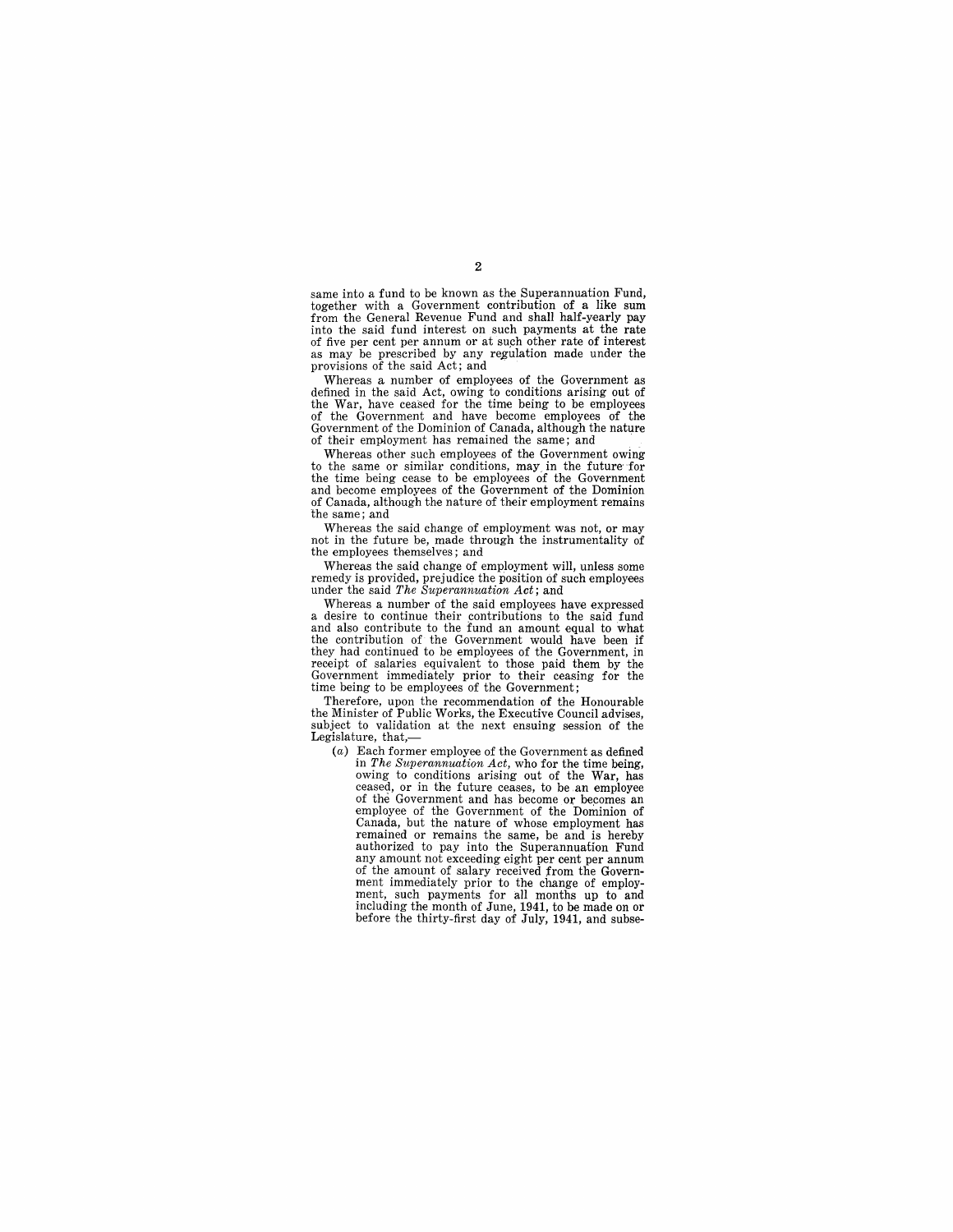quent payments to be made not later than the last day of the month following the month for which a salary payment is made.

- (b) The Provincial Treasurer be and he is hereby authorized and required to receive the said payments, and the Civil Service Commissioner be and is hereby authorized and required to enter such payments to the credit of th accounts.
- (c) It is hereby declared that until otherwise ordered<br>and so long as said payments are made at the time<br>herein provided, all said former employees shall,<br>while in the employ of the Government of Canada<br>aforesaid, be deem to such employees.

(Signed) WILLIAM ABERHART, *Chairman.* 

3